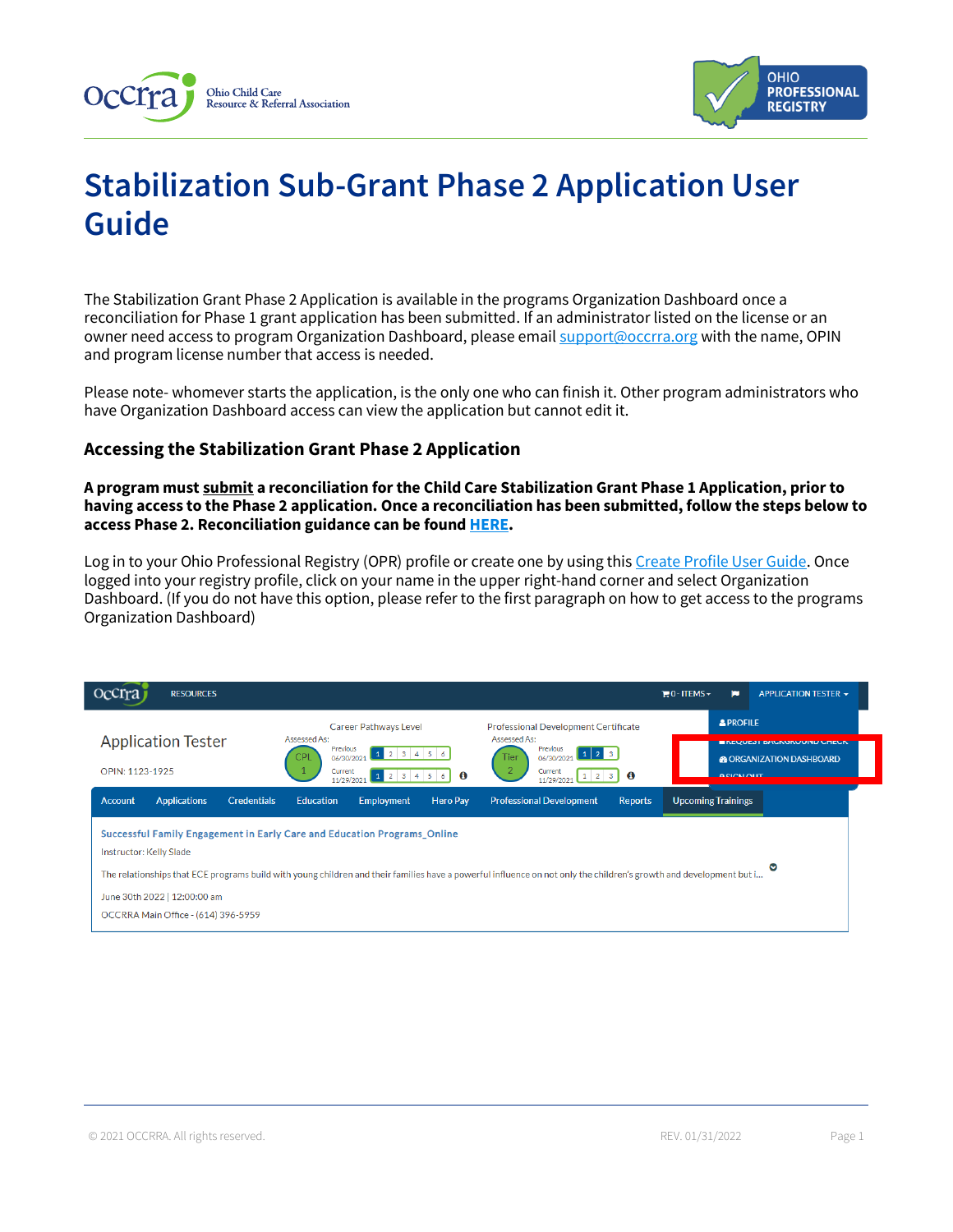

Select the program name from the drop-down menu.

| occrraj<br><b>RESOURCES</b>                                                                        | $\mathbb{H}$ 0 - ITEMS $\sim$ | $\blacksquare$ | APPLICATION TESTER - |
|----------------------------------------------------------------------------------------------------|-------------------------------|----------------|----------------------|
| Organizations                                                                                      |                               |                |                      |
| <b>Select an Organization</b>                                                                      |                               |                |                      |
| Please Select<br>Xifs Test Center - Oclqs - 2170014188 (4200 E Fifth Ave, Columbus, Oh 43219-0000) |                               |                | $\checkmark$         |

Navigate to the Applications tab in the programs Organization Dashboard. To begin an application for phase 2, click on the green +New February 2022 button.

| Dashboa                                 |  | <b>Applications</b>                       | Cı | <b>rent Employees</b> | <b>Former Employees</b> | <b>Groups</b>             | Reports | Payments              | <b>Staff Schedules</b> |                                |                      |
|-----------------------------------------|--|-------------------------------------------|----|-----------------------|-------------------------|---------------------------|---------|-----------------------|------------------------|--------------------------------|----------------------|
| <b>STABILIZATION GRANT APPLICATIONS</b> |  |                                           |    |                       |                         |                           |         |                       |                        |                                |                      |
|                                         |  |                                           |    |                       |                         |                           |         |                       |                        |                                | +New February 2022   |
| <b>Name</b>                             |  |                                           |    |                       |                         | <b>Application Period</b> |         | <b>Submitted Date</b> | <b>Approved Date</b>   | <b>Status</b>                  | Ad<br>$\sim$         |
|                                         |  | <b>Stabilization Grant Application</b>    |    |                       |                         | 2021/12/01 - 2022/05/31   |         |                       | 2022/01/31             | $\blacktriangleright$ Approved | <b><i>O</i></b> View |
|                                         |  | <b>Stabilization Grant Reconciliation</b> |    |                       |                         | 2021/12/01 - 2022/05/31   |         | 2022/01/31            |                        | <b>Submitted</b>               | <b>O</b> View        |
|                                         |  |                                           |    |                       |                         |                           |         |                       |                        |                                |                      |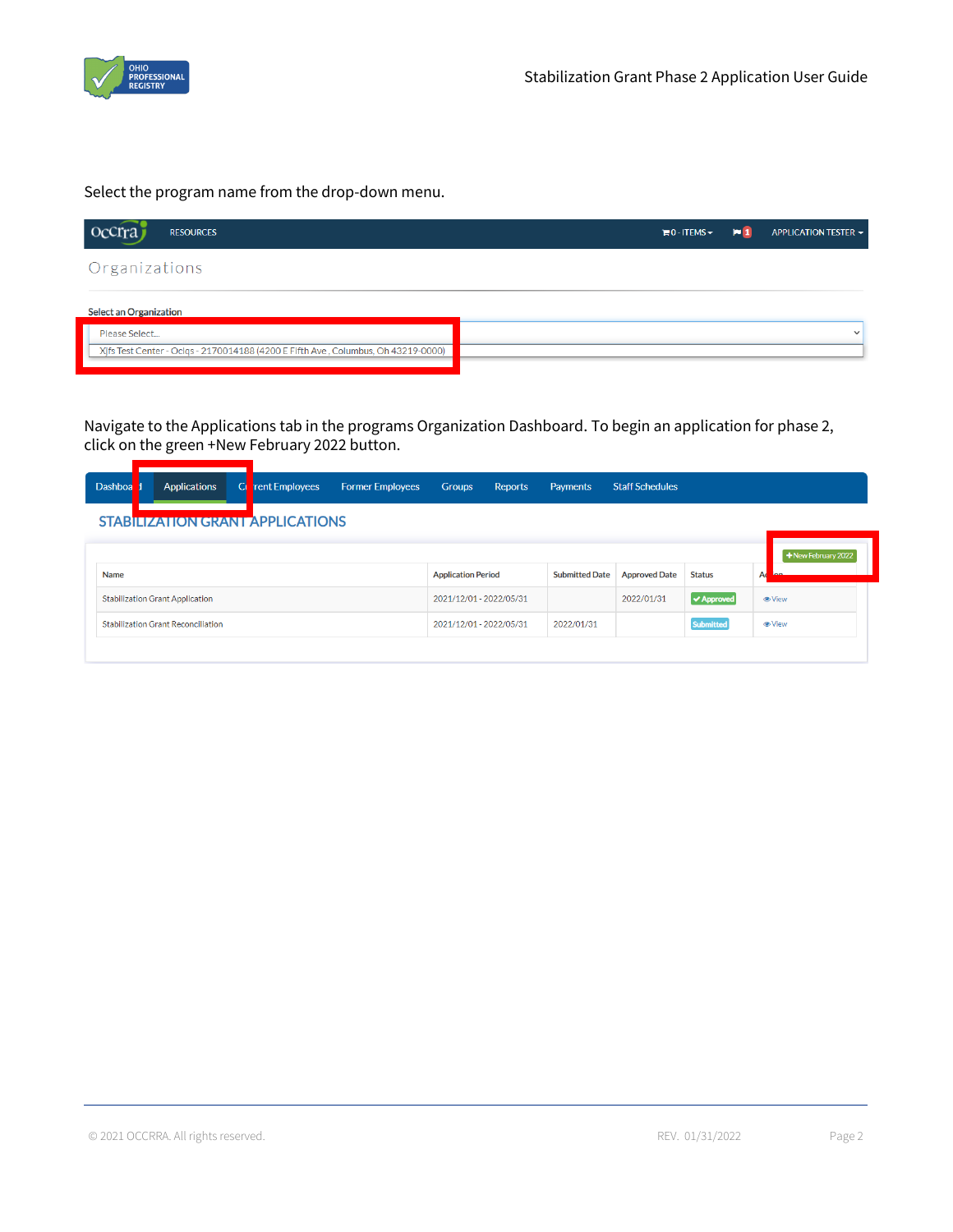

# **Completing the Stabilization Grant Phase 2 Application**

#### Section I- General Applicant Information

This section pulls over data directly from the registry profile. It will list the professionals name, role at the program and gender, race, and ethnicity. Gender, race, and ethnicity are fields that are editable and should be reviewed and updated for accuracy. When updating this information, it will update information in the registry profile.

#### Section I - General Applicant Information

| Name of Owner/Administrator/Designee Completing Application             |                                                | Role                         |                        |                               |              |  |
|-------------------------------------------------------------------------|------------------------------------------------|------------------------------|------------------------|-------------------------------|--------------|--|
| <b>Application Tester</b>                                               |                                                | Administrator on JFS License |                        |                               |              |  |
| Gender                                                                  | Race                                           |                              | <b>Ethnicity</b>       |                               |              |  |
| Unspecified<br>$\checkmark$                                             | White/Caucasian                                | $\checkmark$                 | Not Hispanic or Latino |                               | $\checkmark$ |  |
| Demographic information selections will update user account information |                                                |                              |                        |                               |              |  |
| <b>Program Name</b>                                                     |                                                | <b>Program Number</b>        |                        | <b>Total License Capacity</b> |              |  |
| Xifs Test Center - Oclgs                                                |                                                | 2170014188                   |                        | $\overline{0}$                |              |  |
| <b>Program Type</b>                                                     | Program Sub-Categories (select all that apply) |                              |                        |                               |              |  |
| <b>Jfscenter</b>                                                        | Select                                         | $\searrow$                   |                        |                               |              |  |

The Program Name, Program Number, Total License Capacity and Program Type are all information pulled over directly from OCLQS and cannot be edited here in the application. Should this information be incorrect, it must be updated in OCLQS. Select a program sub-category (select all that apply) in this section as well. If the program is a Family Child Care program, selecting "Other" and then type in the box Family Child Care Provider- Type A (or Type B).

#### Section II- Operational Status/Statement of Expenses

Each program must attest to being open and in good standing as the date of the application and provide the program's average monthly operational expenses. Clarification on what it means to be "Open and in good standing" can be found in the [Stabilization Grant Phase 2 Manual Procedure Letter.](https://d2hfgw7vtnz2tl.cloudfront.net/wp-content/uploads/2022/01/Stabilization-Grant-Phase-2-Manual-Procedure-Letter.pdf)

The monthly operational expenses field must be numbers only, no characters such as \$ or commas.

#### Section II - Operational Status/Statement of Expenses

Is the current licensing status of your program Open and in good standing as of the date of application?  $\Theta$ 

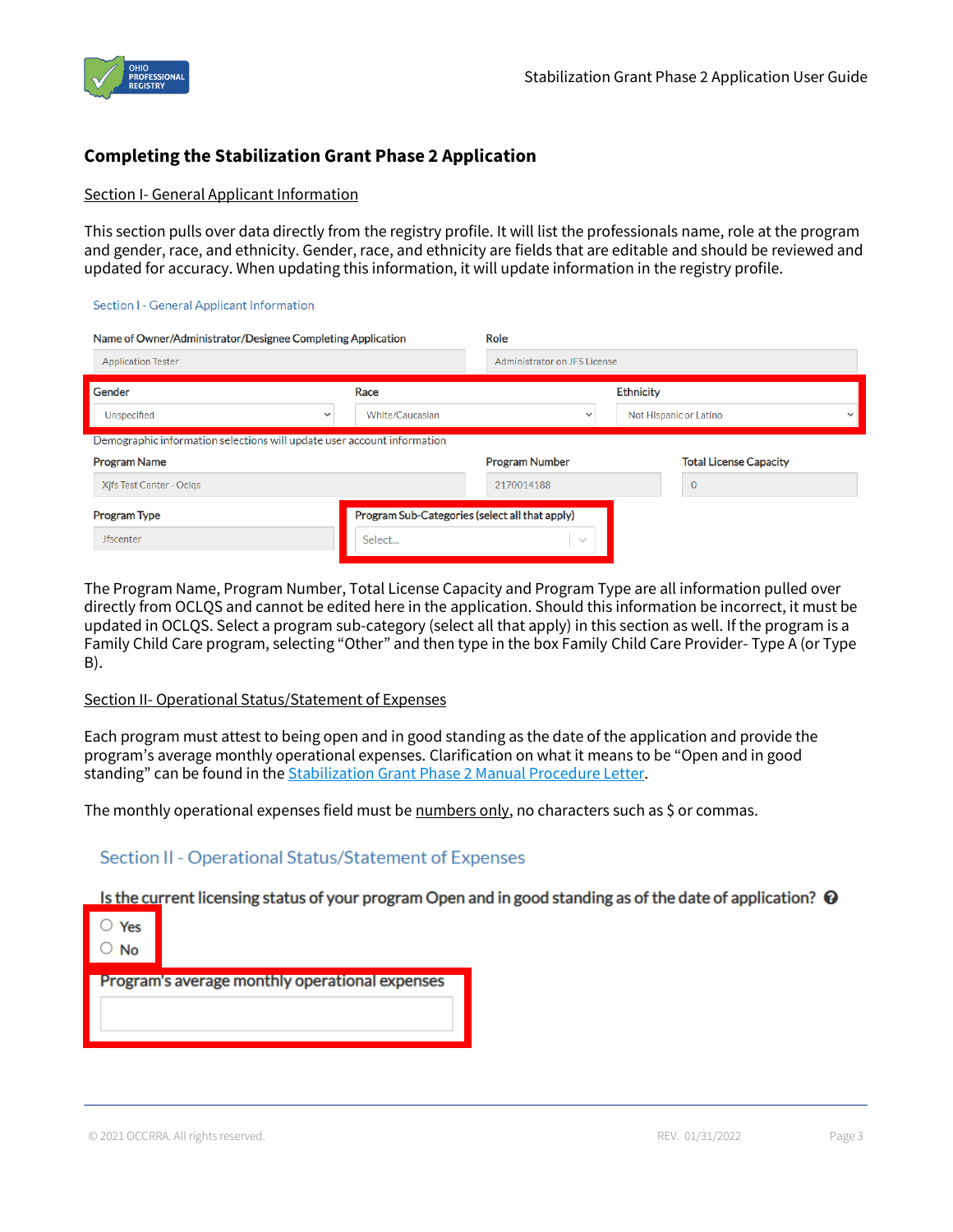

#### Section III- Child Care Stabilization Grants Selection

This section includes the sub-grant title, any previously requested amount on prior approved applications, the requested amount, and planned use of stabilization sub-grant funds.

| <b>Child Care Stabilization</b><br>Sub-Grants        | Maximum<br><b>Funding</b><br>Amount | Previous<br>Requested<br>Amount(s) | Requested<br>Amount<br>(enter 0 to waive<br>sub-grant) | Total | <b>Planned Use of Stabilization Sub-Grant Funds</b><br>(select all that apply) |
|------------------------------------------------------|-------------------------------------|------------------------------------|--------------------------------------------------------|-------|--------------------------------------------------------------------------------|
| <b>Operating/New Pandemic</b><br>Cost                |                                     | \$0                                |                                                        | \$0   | Select<br>$\sim$                                                               |
| Workforce<br>Recruitment/Retention                   |                                     | \$0                                |                                                        | \$0   | Select<br>$\searrow$                                                           |
| <b>Access Development</b>                            |                                     | \$0                                |                                                        | \$0   | Select<br>$\sim$                                                               |
| Mental Health Workforce and<br><b>Family Support</b> |                                     | \$0                                |                                                        | \$0   | Select<br>$\sim$                                                               |
| <b>Totals</b>                                        | \$14706                             | \$0                                | \$0                                                    | \$0   |                                                                                |

Section III - Child Care Stabilization Grants Selection - Maximun Funding Amount: \$14706

To apply for funding in each sub-grant category, a number must be entered in the Requested Amount field. This number must be between zero and the number listed under the Maximum Funding amount for the total phase 2 amount. If a program chooses to waive the sub-grant, a zero should be entered to indicate the program is not requesting money for that sub-grant category.

Once a requested amount is entered, the total will pre-populate in the next column. If the numbers entered are over the programs maximum funding amount, there will be an error that appears on the screen when the submit button is selected.

The planned use of stabilization sub-grants funds section requires the professional to select a planned use. If there is zero entered into the requested amount field, this column is not selectable. If there is any amount over zero, a planned use will be required. Select all that apply.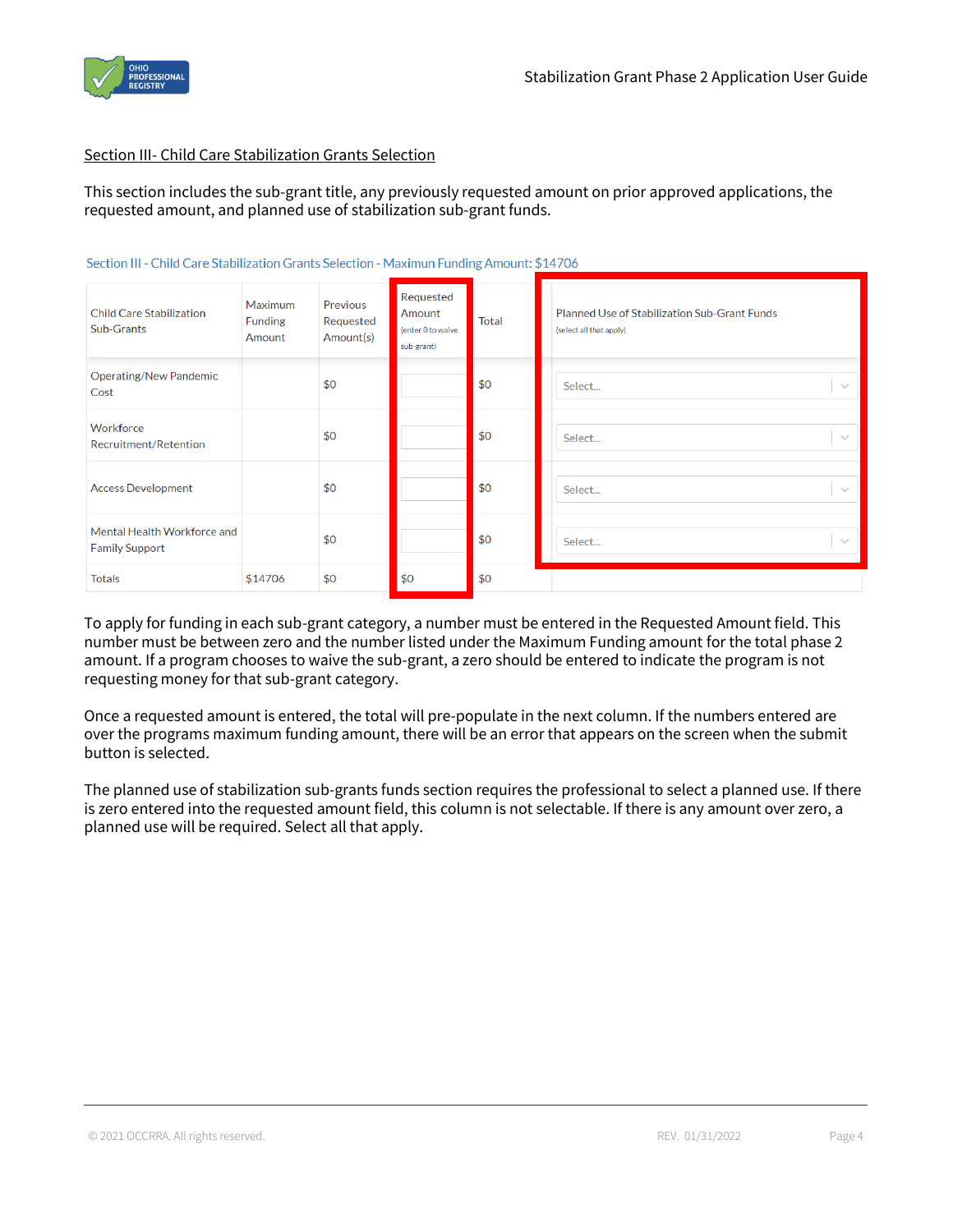

In the example below, this program requested \$5,000 in both the Operating/New Pandemic Cost and the Workforce Recruitment/Retention, \$1,000 in the Access Development sub-grant and the remaining \$3,706 in Mental Health Workforce and Family Support sub-grant.

| <b>Child Care Stabilization</b><br>Sub-Grants        | Maximum<br><b>Funding</b><br>Amount | Previous<br>Requested<br>Amount(s) | Requested<br>Amount<br>(enter 0 to waive<br>sub-grant) | <b>Total</b> | Planned Use of Stabilization Sub-Grant Funds<br>(select all that apply)                                                                                                                                                                                                                                                                                    |
|------------------------------------------------------|-------------------------------------|------------------------------------|--------------------------------------------------------|--------------|------------------------------------------------------------------------------------------------------------------------------------------------------------------------------------------------------------------------------------------------------------------------------------------------------------------------------------------------------------|
| <b>Operating/New Pandemic</b><br>Cost                |                                     | \$0                                | 5000                                                   | \$5000       | Paying personnel costs; including wages or benefits<br>such as health, dental, vision, paid sick leave or<br>×<br>family leave, retirement contributions<br>$\times$<br>Paying ongoing costs including rent, mortgage,<br>×<br>utilities, insurance                                                                                                        |
| Workforce<br>Recruitment/Retention                   |                                     | \$0                                | 5000                                                   | \$5000       | Providing increased wages x<br>$\times$<br>$\sim$                                                                                                                                                                                                                                                                                                          |
| <b>Access Development</b>                            |                                     | \$0                                | 1000                                                   | \$1000       | Expanding the number of current classrooms or<br>reopening classrooms closed due to the pandemic<br>to serve additional children or serve new age<br>groups by expanding hours of operation to include<br>$\times$<br>$\times$<br>$\sim$<br>non-traditional hours weekdays 7:00 p.m. to 6:00<br>a.m. or between 12:00 a.m. Saturday to 6:00 a.m.<br>Monday |
| Mental Health Workforce and<br><b>Family Support</b> |                                     | \$0                                | 3706                                                   | \$3706       | Addressing staffing patterns and schedules to<br>×<br>support staff mental health<br>$\times$<br>$\sim$                                                                                                                                                                                                                                                    |
| <b>Totals</b>                                        | \$14706                             | \$0                                | \$14706                                                | \$14706      |                                                                                                                                                                                                                                                                                                                                                            |

#### Section III - Child Care Stabilization Grants Selection - Maximun Funding Amount: \$14706

You will receive an error message if the total requested amount is more than the Maximum Funding Amount for the program.

| <b>Totals</b> | \$14706 | \$0 | \$16500 | \$16500<br>Total amount<br>can not be<br>greater than<br>Max amount<br>\$14706 |  |
|---------------|---------|-----|---------|--------------------------------------------------------------------------------|--|
|---------------|---------|-----|---------|--------------------------------------------------------------------------------|--|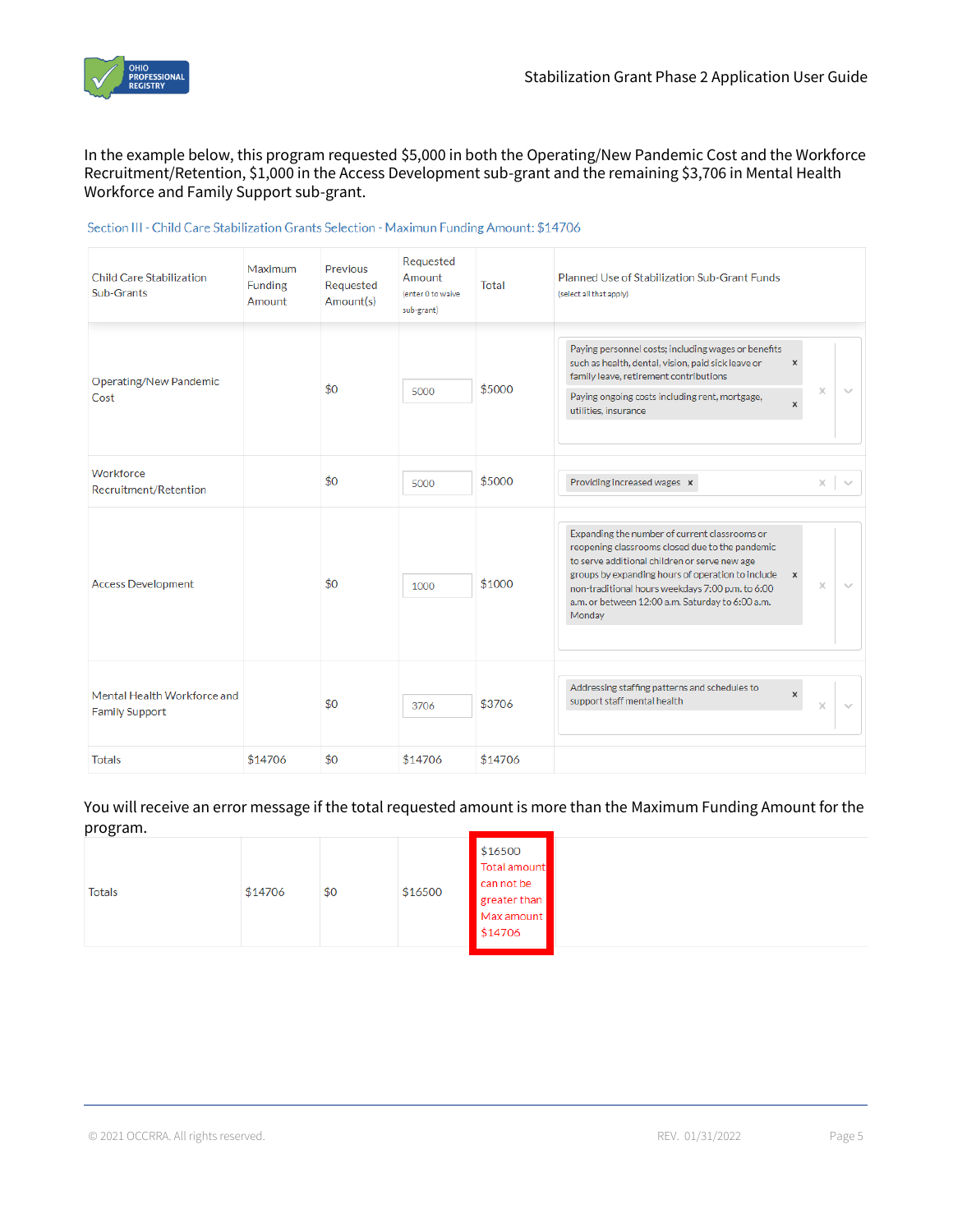

#### Certification/Signature

Each program must certify to the items listed in the application and sign the application. The date will autopopulate to today's date when a signature is typed.

#### Certification

In order to receive stabilization sub-grants, I agree to use the funds only for the categories and purposes I have stated on this application.

I agree that the total license capacity pre-populated on this application is accurate.

By signing this application, I am certifying that I will meet requirements throughout the period of the grant(s), including the following (all boxes must be checked for an application to be considered):

When open and providing services, I will implement required ODJFS policies including Ohio Administrative Code and Ohio Revised Code (which include Child Care and Development Fund health and safety requirements and the completion of comprehensive background checks), orders from the State of Dhio, and to the greatest extent possible, implement policies in line with guidance from the U.S. Centers for Disease Control and Prevention (CDC).

For each employee and child care staff member (including lead teachers, aides and any other staff who are employed by the child care program to work in ransportation, food preparation, or other type of service), I must continue paying at least the same amount of weekly wages and maintain the same penefits (such as health insurance and retirement) for the duration of the grant. I understand that I may not involuntarily furlough employees from the date of application submission through the duration of the grant period. Further, I understand that I must have a retention policy in place that includes a determined time period the employee and child care staff members remain with the company, signed by each employee and child care staff member upon their receipt of grant funds when used for hiring bonuses or retention.

understand that it is my responsibility to maintain records and other documentation to support the use of funds I receive as well as participate in and complete reconciliation activities.

understand if I make purchases of personal protective equipment (PPE) worn to minimize exposure to hazards that cause workplace injuries and Ilnesses that the purchased items are either approved by the National Institute for Occupational Safety and Health (NIOSH) or authorized for use by the Jnited States Food and Drug Administration (FDA), including under emergency use authorization.

The following signature affirms that I will adhere to the items checked above. It also affirms I will only use the funds in the areas noted in Section III of this application. The official application submission date is the date of my signature, below.

#### The Submit Application button will remain yellow until all the required fields are entered. The red error will appear until all corrections have been made to the application.

The following signature affirms that I will adhere to the items checked above. It also affirms I will only use the funds in the areas noted in Section III of this application. The official application submission date is the date of my signature, below.

| Signature of Administrator/Owner/Designee | Date                        |               |                                                            |
|-------------------------------------------|-----------------------------|---------------|------------------------------------------------------------|
|                                           |                             |               |                                                            |
|                                           |                             |               |                                                            |
|                                           | <b>Back To Applications</b> | Save as Draft | <b>Submit Application</b>                                  |
|                                           |                             |               | Please correct the incomplete information outlined in red. |

The professional completing the application will always have the option to Save as Draft at any time. Please notewhomever starts the application, is the only one who can finish it. Other program administrators who have Organization Dashboard access can view the application but cannot edit it.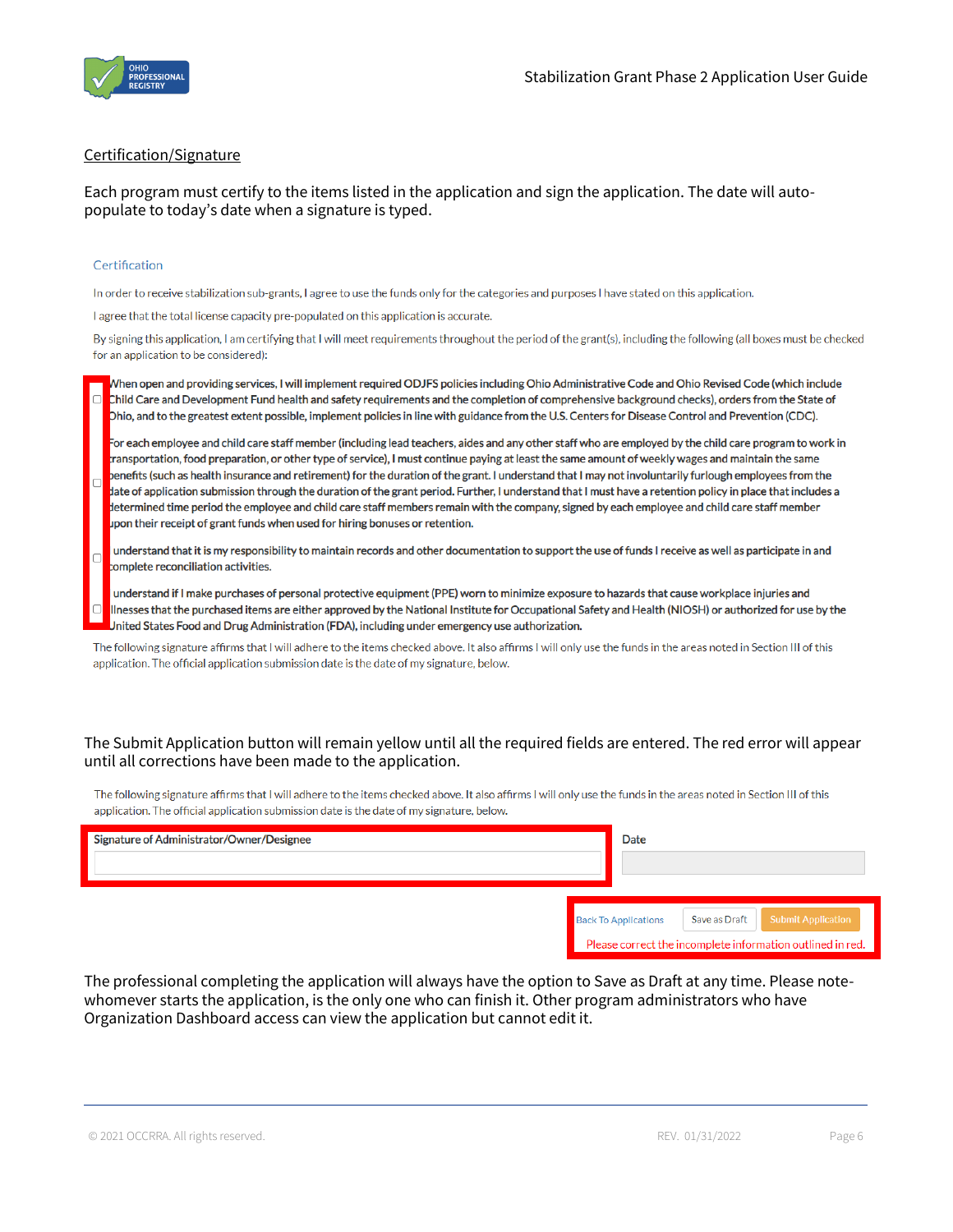

Once all items have been completed correctly within the application, the Submit Application button will turn green an allow the professional completing the application to click submit.

**Back To Applications** 

Save as Draft

**Submit Application** 

If the program completed the payment portal during the Child Care Stabilization Grant Phase 1, the program would not need to complete the payment portal again for future phases and can skip down to Reviewing the application and/or payment method submission portion of this user guide.

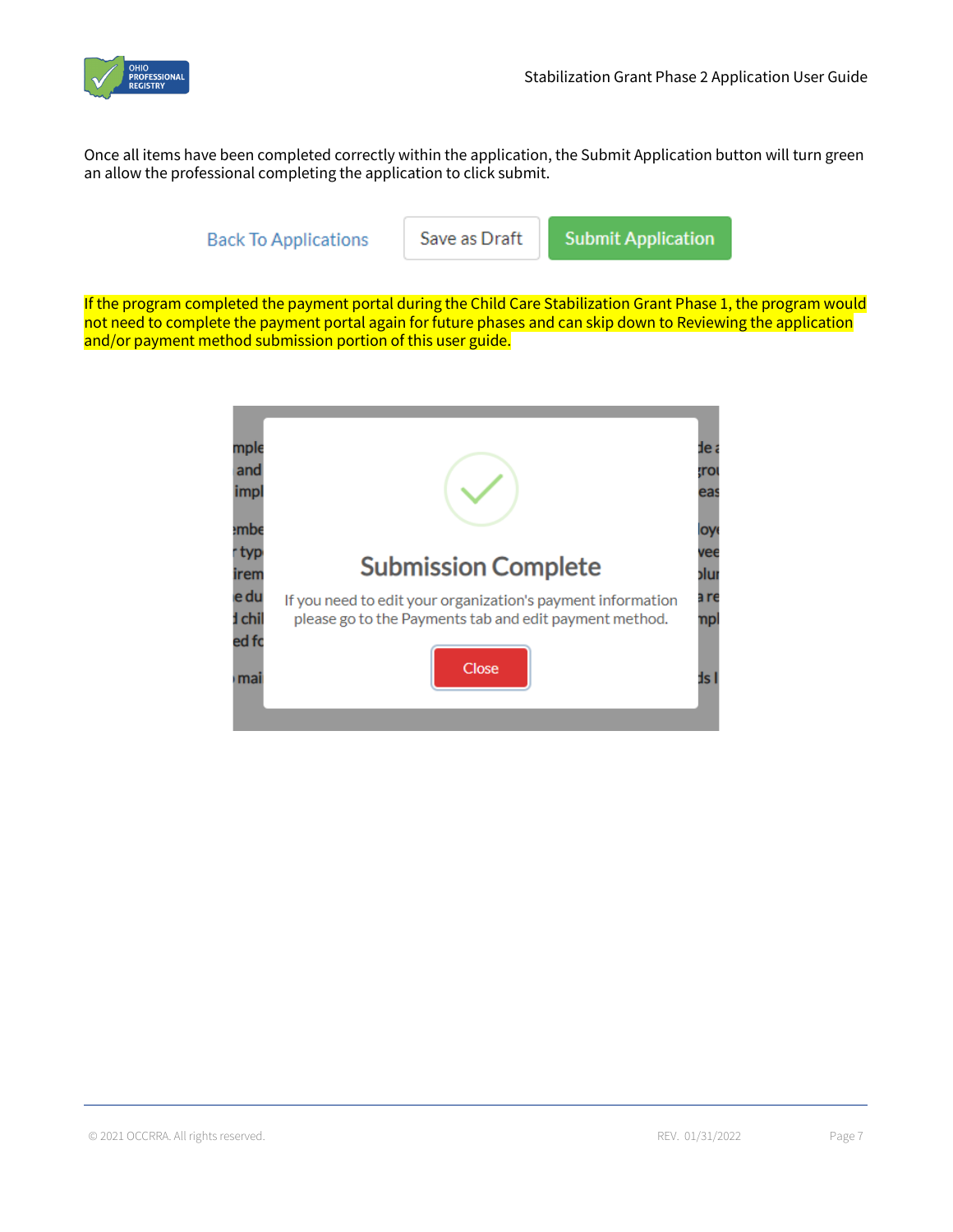

#### **Completing the Payment Method set up**

Only if you haven't already completed the payment method in prior grant phases

Once the Submit Application button is clicked a pop-up appears that states "Step 1 of 2: Application Saved". Click the green button that states "Step 2 of 2: Setup Payment Method".

# **This is a two-step process for those who have not already completed this section. The programs Stabilization Grant Application is not completed until a Payment Method has been set up.**



The application has currently been saved as Additional Action needed in the programs Organization Dashboard. The Payment Method must be set up to have the application show in a Submitted status.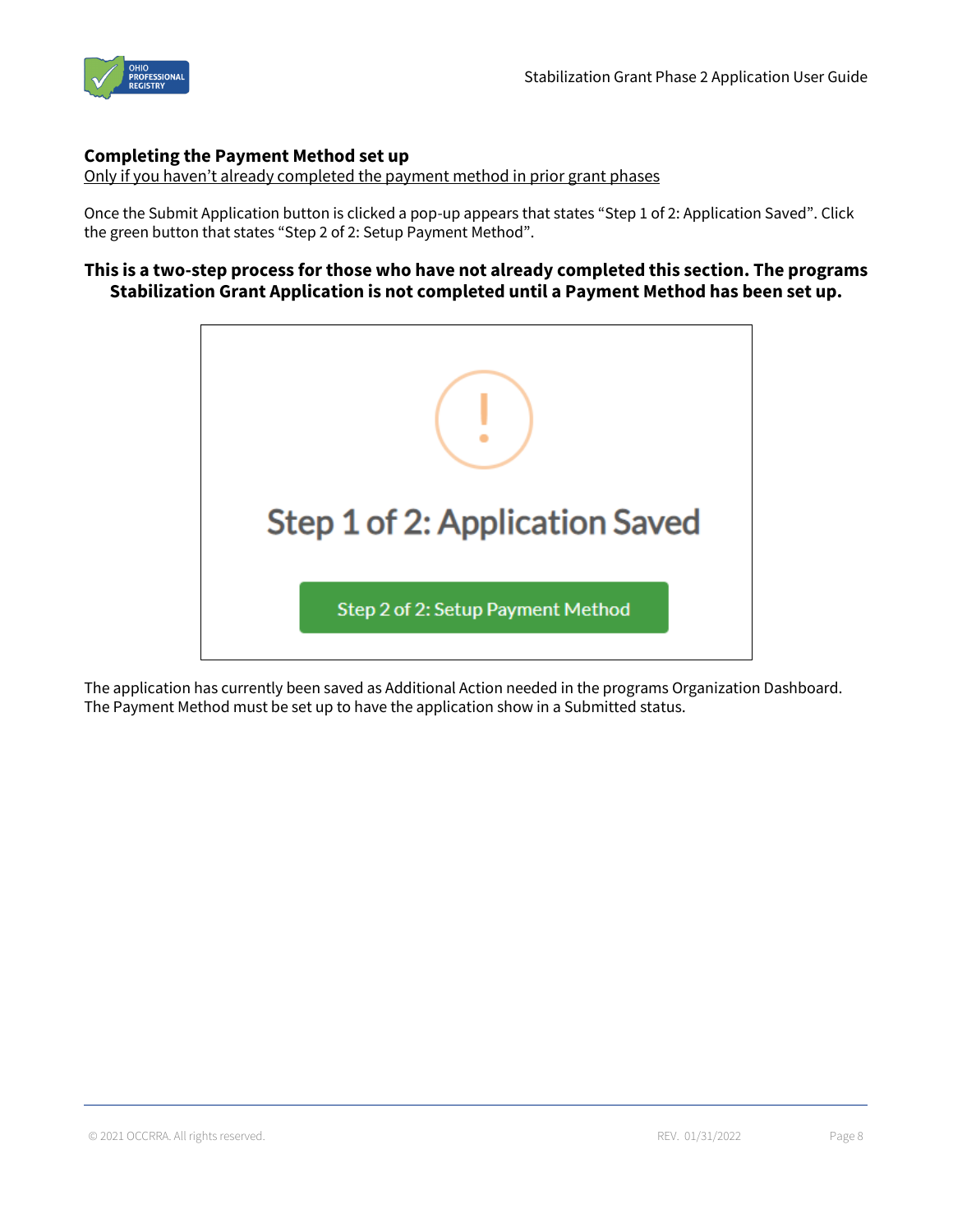

#### **Setup Payment Method**

Once the Step 2 of 2 button is selected, the professional completing the application is taken directly to the secure payment method entry screens, known as the Payment Portal. This portion MUST be completed to have a successful application submission if one was not already submitted in prior grant phases.

| <b>Payment Portal</b>                             |          |                                                                                                                                                                                                                                                     |                                                                                                                                                                                                                                                                                                                                                                                                                                                                                                                           |
|---------------------------------------------------|----------|-----------------------------------------------------------------------------------------------------------------------------------------------------------------------------------------------------------------------------------------------------|---------------------------------------------------------------------------------------------------------------------------------------------------------------------------------------------------------------------------------------------------------------------------------------------------------------------------------------------------------------------------------------------------------------------------------------------------------------------------------------------------------------------------|
| You have entered OCCRRA's secure Payment Portal.  |          |                                                                                                                                                                                                                                                     |                                                                                                                                                                                                                                                                                                                                                                                                                                                                                                                           |
| Please review the information below for accuracy. |          |                                                                                                                                                                                                                                                     |                                                                                                                                                                                                                                                                                                                                                                                                                                                                                                                           |
| <b>Organization Dashboard Information</b>         |          |                                                                                                                                                                                                                                                     |                                                                                                                                                                                                                                                                                                                                                                                                                                                                                                                           |
| <b>Program Name</b>                               |          | <b>License Number</b>                                                                                                                                                                                                                               |                                                                                                                                                                                                                                                                                                                                                                                                                                                                                                                           |
| Xifs Test Center - Oclgs                          |          | 2170014188                                                                                                                                                                                                                                          |                                                                                                                                                                                                                                                                                                                                                                                                                                                                                                                           |
| <b>Program Physical Address</b>                   | City     | <b>State</b>                                                                                                                                                                                                                                        | <b>Zip Code</b>                                                                                                                                                                                                                                                                                                                                                                                                                                                                                                           |
| 4200 E Fifth Ave                                  | Columbus | Oh.                                                                                                                                                                                                                                                 | 43219-0000                                                                                                                                                                                                                                                                                                                                                                                                                                                                                                                |
| <b>Mailing/Owner Address</b>                      | City     | <b>State</b>                                                                                                                                                                                                                                        | <b>Zip Code</b>                                                                                                                                                                                                                                                                                                                                                                                                                                                                                                           |
| 75 Bubble Lane                                    | Hamilton | Oh                                                                                                                                                                                                                                                  | 43219-0000                                                                                                                                                                                                                                                                                                                                                                                                                                                                                                                |
|                                                   |          | OCLQS, updates will not be reflected in the OPR for 24 hours. After 24 hours, please return to the Organization Dashboard to complete the Payment Portal entry.<br>address, if applicable, are accurate and I am ready to enter the Payment Portal. | The information on program physical address, and if applicable mailing address, is provided to the OPR from OCLQS. If this information is not accurate, you will need to update the<br>information in OCLQS before proceeding with completion of the Payment Portal entry. Please login to OCLQS to update your account information. Please note, if changes are made in<br>By checking this checkbox I acknowledge that the information for program physical address and mailing/owner<br><b>Start Request</b><br>Cancel |
|                                                   |          |                                                                                                                                                                                                                                                     |                                                                                                                                                                                                                                                                                                                                                                                                                                                                                                                           |

All data on this screen pulls directly from the data provided to OCLQS. Please read the entire screen and click the check box indicating the information above is correct. Once checked, the Start Request button is clickable.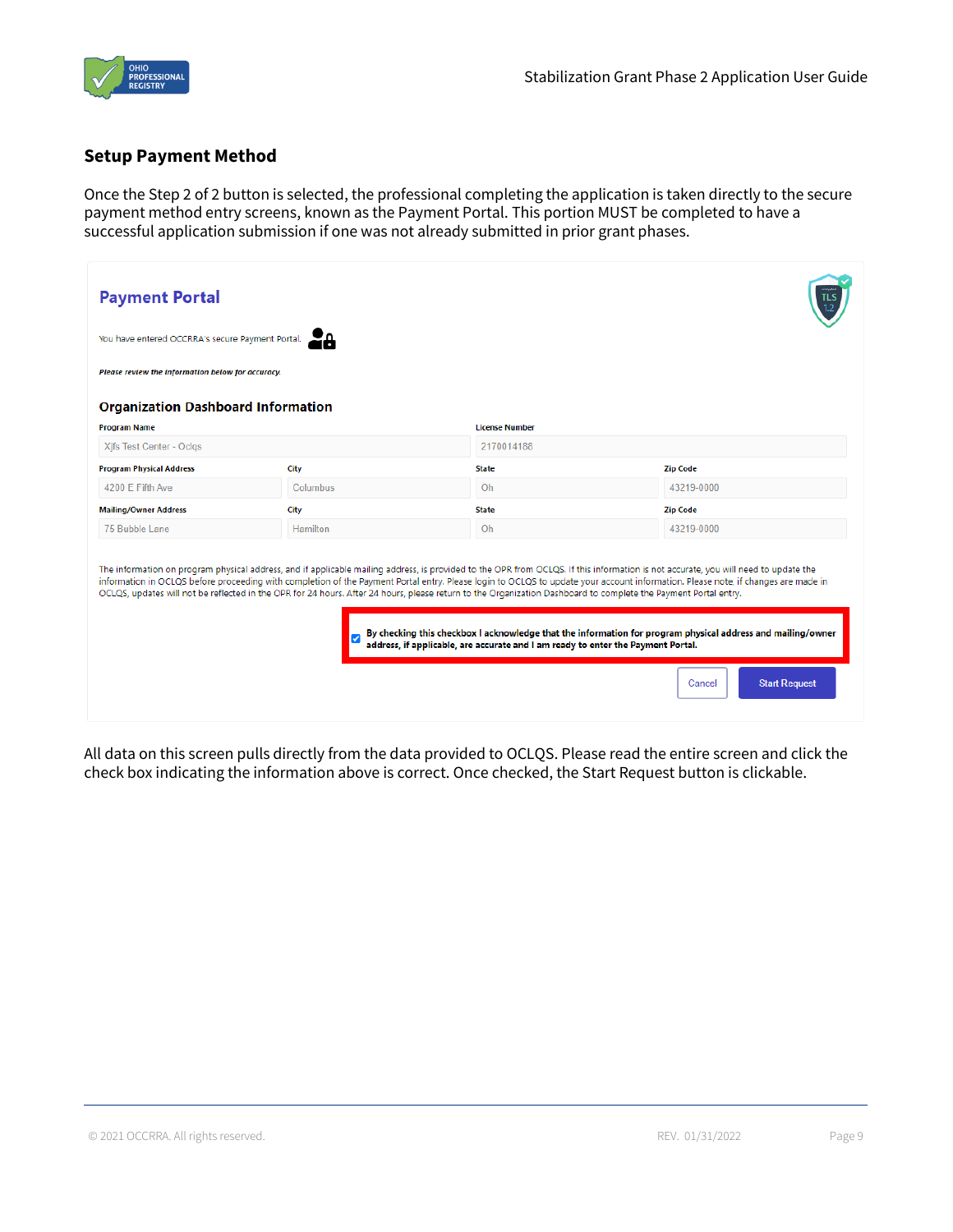

#### Organization Dashboard Information

Organization Dashboard information appears at the top and is not editable as it is the data provided directly from OCLQS.

# **Payment Portal**

You have entered OCCRRA's secure Payment Portal

#### **Organization Dashboard Information**

| Program Name                 |          | <b>License Number</b> |                 |  |
|------------------------------|----------|-----------------------|-----------------|--|
| Xifs Test Center - Oclgs     |          | 2170014188            |                 |  |
| <b>Mailing/Owner Address</b> | City     | <b>State</b>          | <b>Zip Code</b> |  |
| 75 Bubble Lane               | Hamilton | Oh                    | 43219-0000      |  |

#### Organization Information

Check the appropriate box for federal tax classification. Only one box can be checked.

|           | Organization Information                                                                                                                                                                                                                                                                                                                                                                                                                                                     | Exemptions                                 |
|-----------|------------------------------------------------------------------------------------------------------------------------------------------------------------------------------------------------------------------------------------------------------------------------------------------------------------------------------------------------------------------------------------------------------------------------------------------------------------------------------|--------------------------------------------|
|           | theck appropriate box for federal tax classification. Check only one of the following seven boxes.                                                                                                                                                                                                                                                                                                                                                                           | <b>Exempt Payee code</b>                   |
| $\bullet$ | Individual/sole proprietor or single-member LLC                                                                                                                                                                                                                                                                                                                                                                                                                              | <b>Exemption from FATCA reporting code</b> |
|           | C Corporation                                                                                                                                                                                                                                                                                                                                                                                                                                                                |                                            |
|           | S Corporation                                                                                                                                                                                                                                                                                                                                                                                                                                                                |                                            |
|           | Partnership                                                                                                                                                                                                                                                                                                                                                                                                                                                                  |                                            |
|           | Trust/estate                                                                                                                                                                                                                                                                                                                                                                                                                                                                 |                                            |
|           | Limited liability company. Enter the tax classification ( $C = C$<br>corporation, S = S corporation, P = Partnership)                                                                                                                                                                                                                                                                                                                                                        |                                            |
|           | ote: Check the appropriate box in the line above for the tax classification of the single-member owner. Do not check LLC if the LLC is classified as a single-member LLC that is disregarded from the owner unless<br>he owner of the LLC is another LLC that is not disregarded from the owner for U.S. federal tax purposes. Otherwise, a single-member LLC that is disregarded from the owner should check the appropriate box for<br>he tax classification of its owner. |                                            |
|           | Other                                                                                                                                                                                                                                                                                                                                                                                                                                                                        |                                            |

If limited liability company is selected, a tax classification is required. There are also options to enter an Exempt Payee code and the Exemption form FATCA reporting code.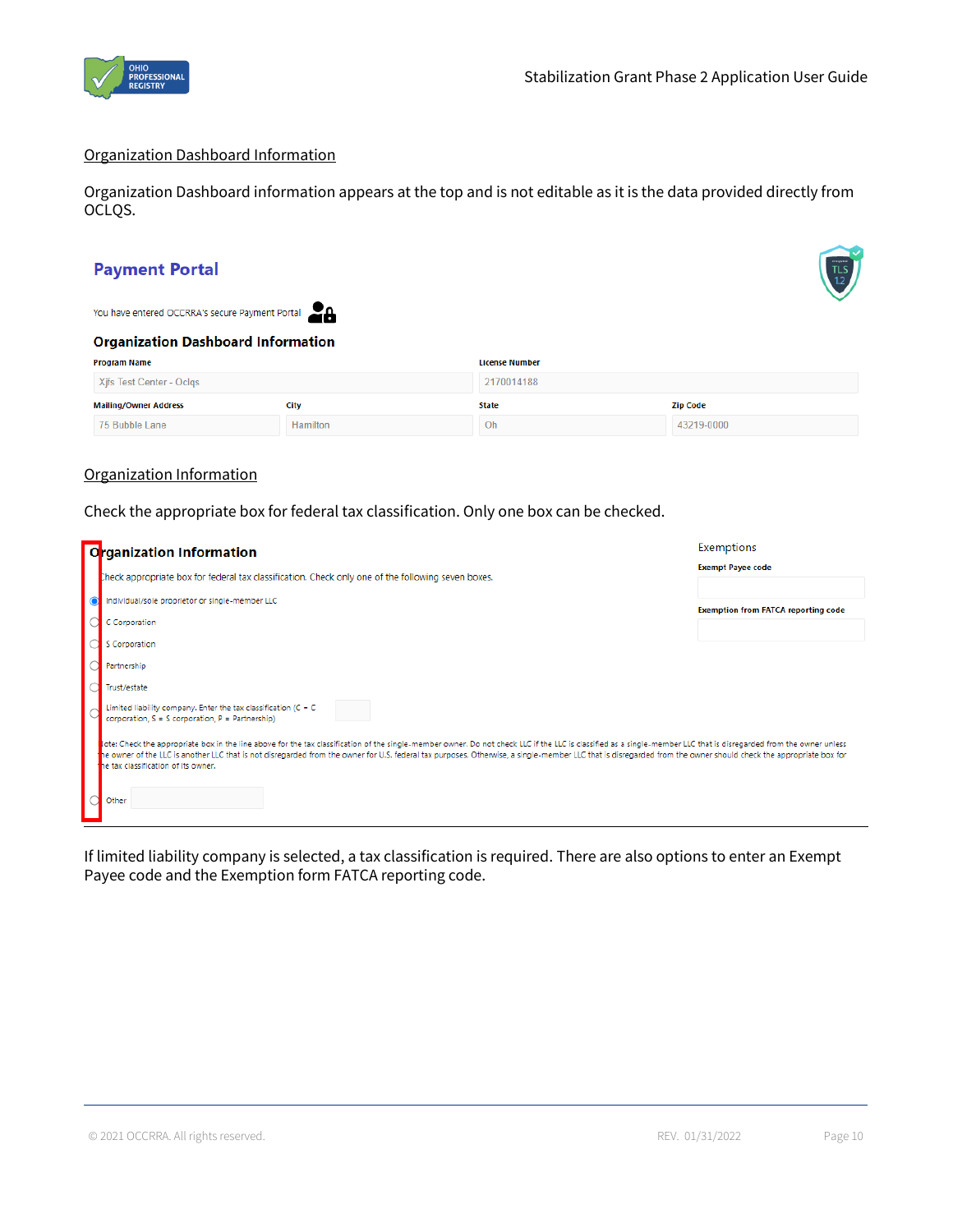

The professional completing the payment method will enter either the Employer Identification Number (EIN) and name shown on income tax returns, **OR** if there is no EIN, the social security number box can be checked and entered. Either the EIN or the SSN section needs to be completed, not both.

| <b>Employer Identification Number</b>                                | Please re-enter Employer Identification Number | Name as shown on income tax return.      |
|----------------------------------------------------------------------|------------------------------------------------|------------------------------------------|
| 12-1234567                                                           | 12-1234567                                     | <b>Application Tester</b>                |
| I do not have an Employer Identification Number and will use my SSN. |                                                |                                          |
| <b>Social Security Number</b>                                        | Social Security Number (Please re-enter)       | Name as shown on your income tax return. |
|                                                                      |                                                |                                          |
|                                                                      |                                                |                                          |

| Internal Revenue Service (IRS)(https://www.irs.gov/instructions/iw9) |
|----------------------------------------------------------------------|
|----------------------------------------------------------------------|

When the professional completing the payment method enters the fields "Name as shown on the income tax return" box, it auto-populates the "Payee Name" field below in the Bank Account Owner Information section.

#### Bank Account Owner Information

This is the section where the banking information is entered. Select either a checking account or savings account, the Payee Name is auto filled from above, enter the banking institutions routing number and the account number where the sub-grant funds are to be sent electronically.

| <b>Bank Account Owner Information</b>                                                                                                                                                                                      |                                                |                                    |  |  |  |  |
|----------------------------------------------------------------------------------------------------------------------------------------------------------------------------------------------------------------------------|------------------------------------------------|------------------------------------|--|--|--|--|
| Please Select Account Type:                                                                                                                                                                                                | <b>Checking Account</b><br>$\bullet$           | <b>Savings Account</b>             |  |  |  |  |
| Please enter your name as it is shown in your bank<br>statements.                                                                                                                                                          | <b>Payee Name</b><br><b>Application Tester</b> |                                    |  |  |  |  |
| Routing Number: Please carefully enter the nine digit<br>routing. Usually listed on the bottom of a personal check.                                                                                                        | <b>Routing Number</b>                          | Routing Number (Please re-enter)   |  |  |  |  |
|                                                                                                                                                                                                                            | 044000037                                      | 044000037                          |  |  |  |  |
| Account Number: Please carefully enter your bank account                                                                                                                                                                   | <b>Account Number</b>                          | Account Number (Please re-enter)   |  |  |  |  |
| number including leading zeros.                                                                                                                                                                                            | 123456                                         | 123456                             |  |  |  |  |
| $\Box$ No bank account available. (If selected, the payment will be made via check)<br>This organization is tied to a corporate account. I need to add a fiscal representative for notification regarding<br>С<br>payments |                                                |                                    |  |  |  |  |
|                                                                                                                                                                                                                            | <b>Fiscal Representative Name</b>              | <b>Fiscal Representative Email</b> |  |  |  |  |
|                                                                                                                                                                                                                            |                                                |                                    |  |  |  |  |
|                                                                                                                                                                                                                            |                                                |                                    |  |  |  |  |

If there is no checking or savings account associated with the program, the professional completing the payment method can select the "No bank account available". This will provide the program with a paper check mailed to the address on file.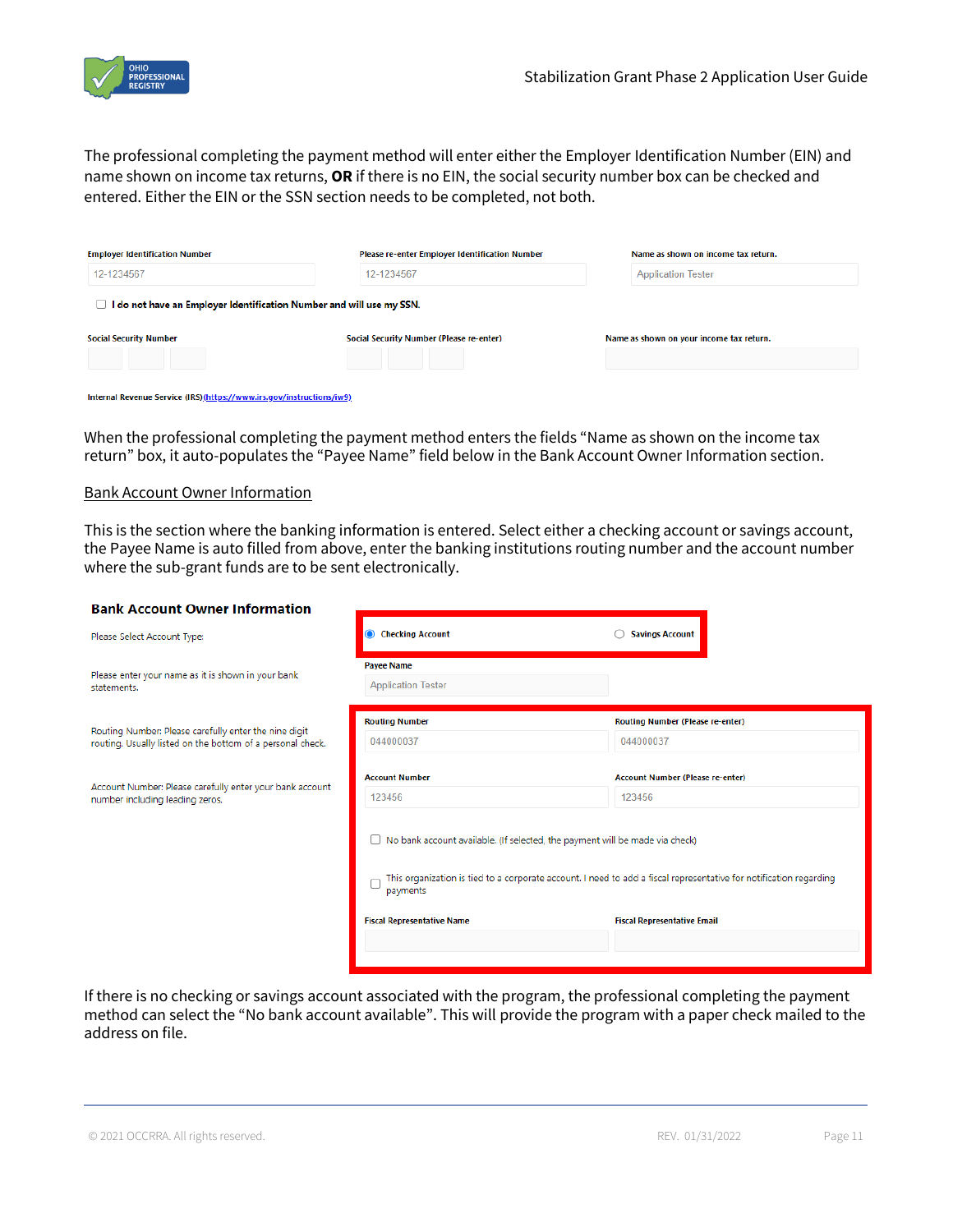

The professional completing the payment method can also add a fiscal representative to the application is notification regarding payments is requested.

#### Attestation/Signature

The professional completing the payment method must attest to the states within the application and type their Authorized Signer name. The date will auto-populate to today's date when a signature is typed.

#### By signing this form Electronically, I attest to the following:

#### Under penalties of perjury, I certify that:

- 1. The number shown on this form is my correct taxpayer identification number (or I am waiting for a number to be issued to me); and
- 2. I am not subject to backup withholding because: (a) I am exempt from backup withholding, or (b) I have not been notified by the Internal Revenue Service (IRS) that I'm subject to backup withholding as a result of a failure to report all interest or dividends, or (c) the IRS has notified me that I am no longer subject to backup withholding; and
- 3. I am a U.S citizen or other U.S. person; and
- 4. The FATCA code(s) entered on the form (if any) indicating that I am exempt from FATCA reporting is correct.

The Submit Form button becomes clickable when all required fields are completed correctly. If there are errors within the payment method form, the system will provide the professional completing the payment method an error message that displays what needs to be completed to submit the form.

Once Submit Form is clicked, a successful submission box appears with the date, time, and the request ID number. Please keep this information on record should the program need it again. Click OK to return the professionals registry profile.

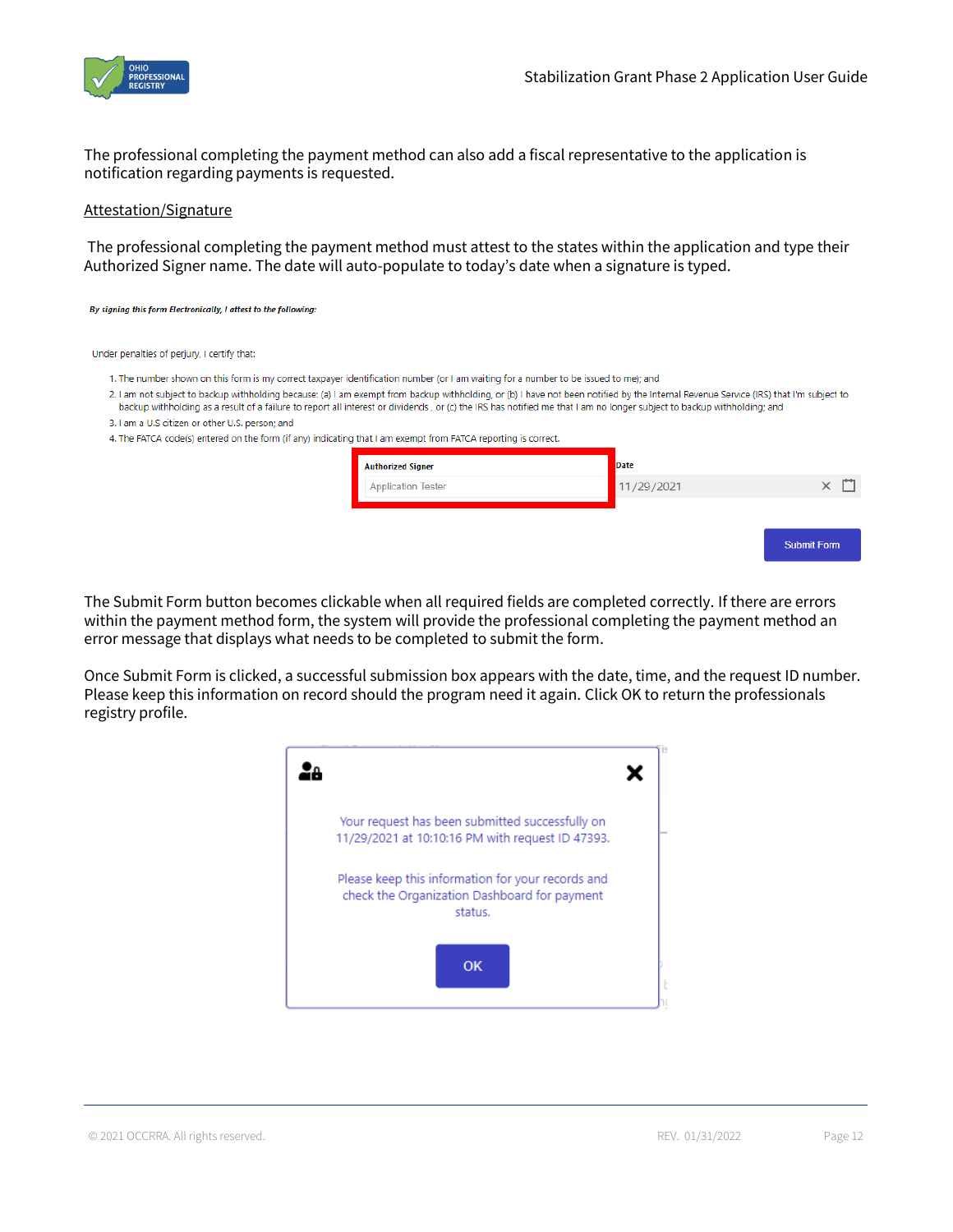

# **Reviewing the application and/or payment method submission**

#### Application Status

The professional who completed the application and the professional who entered the payment method (as these could be two separate professionals) will both receive a notification in their profile that the payment information has been submitted with the program license number included.

Once both pieces, the application, AND the payment method have been completed, the application status will change to submit in the Organization Dashboard under the Applications tab. This means the application and payment method has been submitted to OCCRRA for review and approval. Once an application is submitted and pending review the application can only be viewed and cannot be edited. To view the submitted application, click the view button.

#### Xifs Test Center Change Org License # 2170014187 Dashboard Applications **Current Employees Former Employees** Groups Reports Payments **Staff Schedules STABILIZATION GRANT APPLICATIONS**

| Name                               | <b>Application Period</b> | <b>Submitted Dal</b> | <b>Approved Date</b> | <b>Status</b>    | <b>Action</b> |
|------------------------------------|---------------------------|----------------------|----------------------|------------------|---------------|
| Stabilization Grant Application    | 2021/12/01 - 2022/05/31   |                      | 2022/01/31           | $\vee$ Approved  | <b>O</b> View |
| Stabilization Grant Reconciliation | 2021/12/01 - 2022/05/31   | 2022/01/31           |                      | <b>Submitted</b> | <b>⊕</b> View |
| Stabilization Grant Application    | 2022/01/31 - 2022/06/30   | 2022/01/31           |                      | <b>Submitted</b> | <b>O</b> View |
|                                    |                           |                      |                      |                  |               |